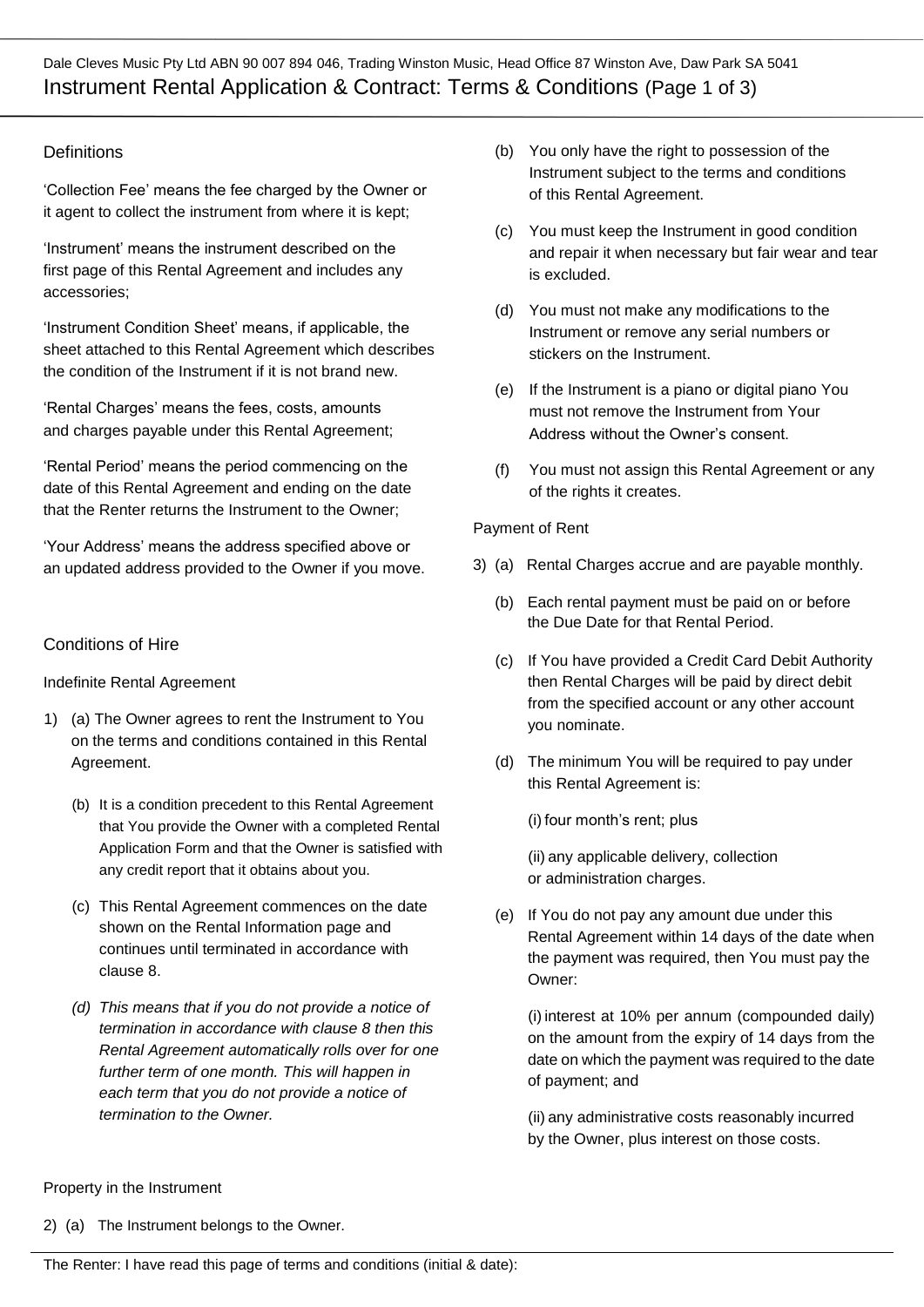Dale Cleves Music Pty Ltd ABN 90 007 894 046, Trading Winston Music, Head Office 87 Winston Ave, Daw Park SA 5041 Instrument Rental Application & Contract: Terms & Conditions (Page 2 of 3)

Access to the Instrument

- 4) You must provide the Owner or anyone the Owner authorises with access to the Instrument at all reasonable times:
	- (a) for inspection, repair, tuning; and
	- (b) to take possession of the Instrument.

#### Loss or Damage

- 5) (a) You are responsible for loss or damage caused to the Instrument during the term of this Rental Agreement. This means that if the Instrument or any part of it is lost or damaged then you will have to pay to replace or repair it.
	- (b) The Instrument may only be repaired by the Owner or someone authorised by the Owner.
	- (c) If the Instrument is second-hand then You acknowledge that the Instrument is in the condition described in the Instrument Condition Sheet. You are not required to repair any damage or marks noted on the Instrument Condition Sheet.
	- (d) You must tell the Owner of any loss or damage to the Instrument within 24 hours of any loss or damage occurring.
	- (e) If the Instrument is totally destroyed or lost and that is caused by anyone other than the Owner, then You must pay the Owner the Replacement Value of the Instrument.

*Because You are responsible for covering the cost of replacing the Instrument if it is lost or destroyed while you have it, you should consider insuring the Instrument while you have it.*

Personal Property Securities Act

- 6) (a) This Rental Agreement may create a security interest under the Personal Property Securities Act 2009 (Cth).
	- (b) The Owner may perfect any security interest created by this Rental Agreement by registering a financing statement on the Personal Property Securities Register.
	- (c) You must not grant any security interest in the Instrument and must keep the Instrument under your

personal control and must not try to sell or otherwise dispose of the Instrument.

- (d) The Owner does not have to give You any notice under the PPSA unless the notice is required and cannot be excluded.
- (e)You must do anything reasonably required by the Owner to register any security interest or maintain its priority and registration.

#### Communication

- 7) (a) The Owner may communicate with You by:
	- (i) post to the address You provided on the Rental Information Page or your last known residential address;
	- (ii) email to any email address You have provided to the Owner for that purpose; or
	- (iii) in any other way permitted by law.
	- (b)You may communicate with the Owner:

(i) personally by attending the Owner's store and providing it to an employee;

(ii) by pre-paid post to the Owner's address shown on the Rental Information Page; or

(iii) in any other way permitted by law.

## **Termination**

- 8) (a) Either party may terminate this Rental Agreement by providing one month's notice to the other party.
	- (b) The Owner may immediately terminate this Rental Agreement if You make any false statement or if You:

(i) breach this Rental Agreement and the breach continues for seven days;

(ii) execution or distress against You or your goods is issued;

(iii)You do or allow anything to occur which is likely to cause damage to the Instrument.

## Return of Instrument

9) (a) On the termination of this Rental Agreement You must provide the Instrument to the Owner in good condition and according to the Owner's directions. If You